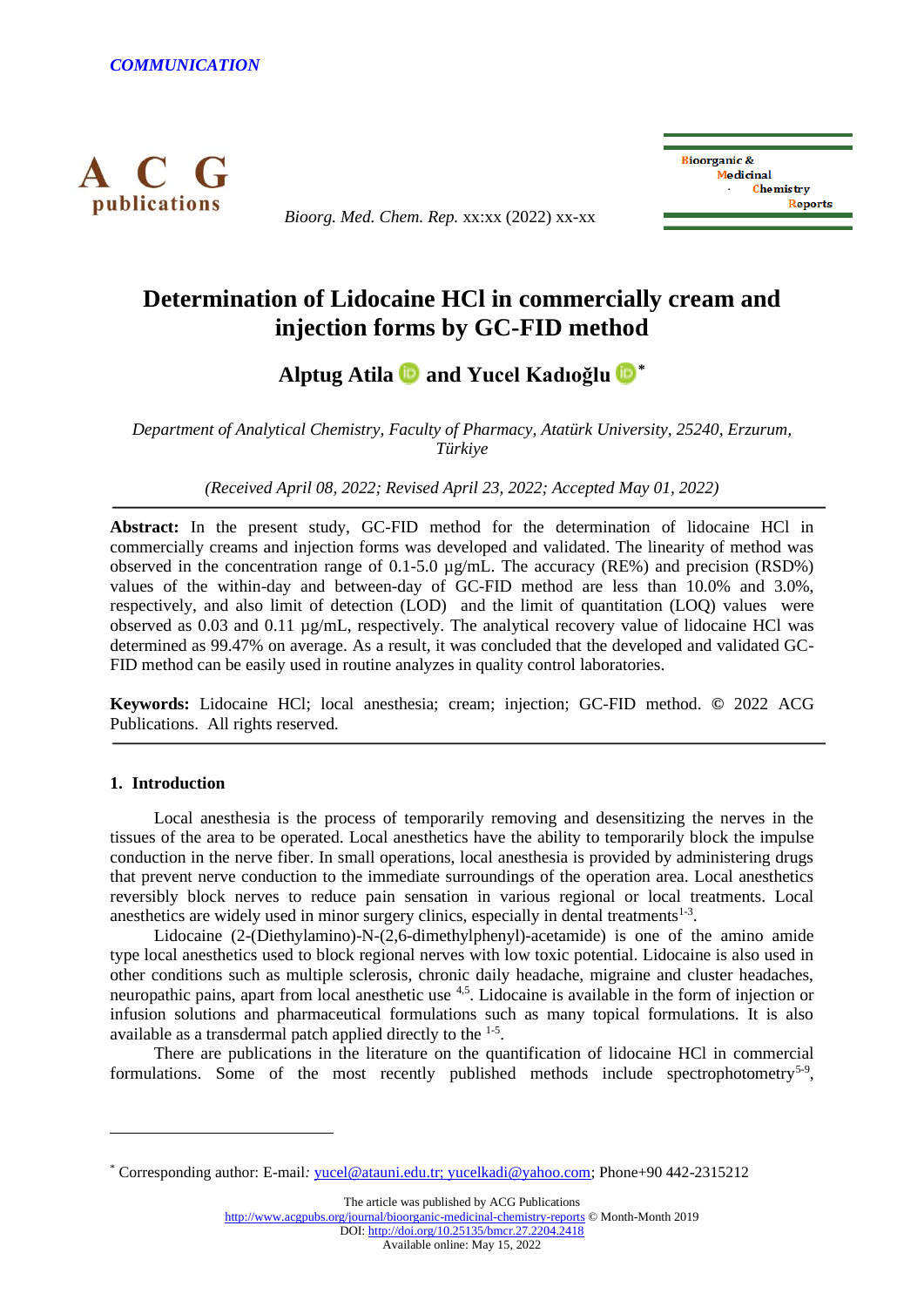## Determination of Lidocaine HCl by GC-FID

electrochemical<sup>10-12</sup>, HPLC<sup>13-16</sup>, and capillary electrophoresis<sup>17-19</sup>. The only two publications have been reach regarding the GC-FID method of lidocaine HCl in commercial formulations<sup>20-21</sup>.

In the literature review, two publications related to the analysis of lidocaine with the GC-FID method in commercial formulations were reached. One of these publications was published by our group. In this publication, a forced degradation study of lidocaine was performed<sup>20</sup>. In the other study, lidocaine and prilocaine were analyzed simultaneously by gas chromatography method in a topical local anesthetic cream<sup>21</sup>. In this study, it is aimed to develop and validate a new GC-FID method for the determination of lidocaine HCl in commercial cream and injection forms and to show that it is applicable in real samples. The method was validated by studying specificity, linearity, stability, analytical recovery, LOD, LOQ, accuracy and precision parameters according to  $ICH<sup>21</sup>$ . We indicated to be possible of determination of lidocaine HCl and provided GC elution and resolution with considerable accuracy and sensitivity of analyte and easily applied to commercial cream and injections forms.

# **2. Experimental**

#### *2.1. Materials*

The standard substances of lidocaine HCl and prilocaine HCl (IS) (Figure 1) were supplied from Novagenix Bio Analytical R&D Centre (Ankara, Turkey). The chromatographic grade methanol and analytical grade all other chemicals were supplied from Merck (Germany). The commercial cream and injection forms containing lidocaine were obtained from the local market (Erzurum); Jetokain ampoule (Adeka A.Ş.; its content: 20 mg/mL lidocaine) and Jetmonal ampoule (Adeka A.Ş.; its content: 20 mg/mL lidocaine) and Emla cream (Eczacıbaşı A.S.; its content: 25 mg lidocaine and 25 mg prilocaine). The gases used in the study were supplied from Havaş (Ankara, Turkey).



Figure 1. Chemical formulations of lidocaine HCl and prilocaine HCl (IS).

#### *2.2. Instrument and Method Conditions*

The chromatographic analysis was carried out on an Agilent 6890N Network gas chromatography system equipped with a flame ionization detector, an Agilent 7683 series auto sampler, an Agilent Chemstation. HP-5 capillary column packed [(5%-Phenyl)-methylpolysiloxane 30 m (0.320mm x 25  $\mu$ m) (USA)] was used for separation. The split mode (10:1) was used with nitrogen carrier gas and the flow rate of carrier gas was kept constant during run at 1.6 mL/min. Hydrogen and synthetic air were used as auxiliary gases for the detector (FID). The injector volume was 2.0 μL. The injector and detector temperatures were 300°C. The oven temperature programs: initial temperature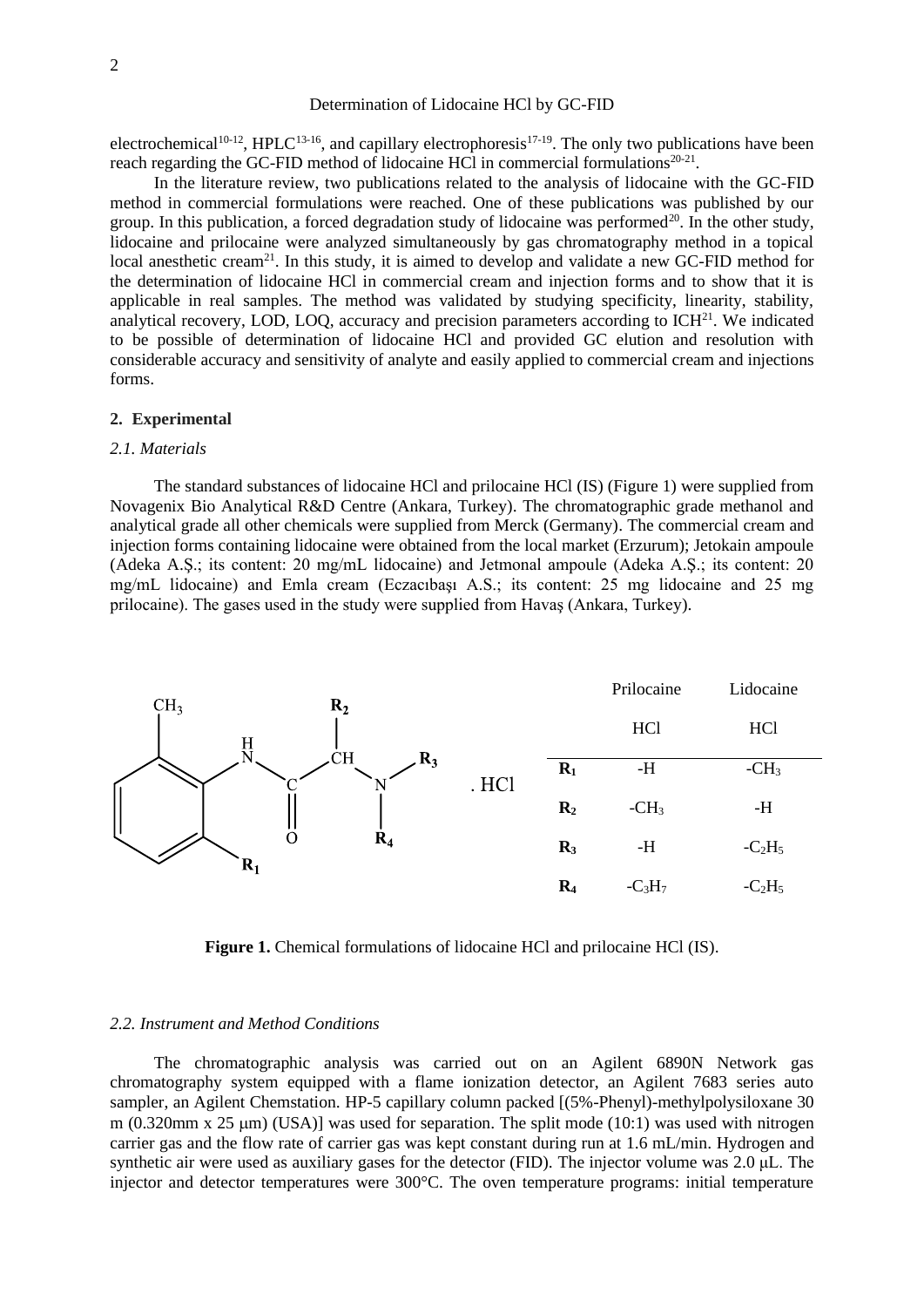### Atila and Kadıoglu, *Bioorg. Med. Chem. Rep.* (2022) x:x xx-xx

95°C, hold 1.7 min, hold 2 min at 220°C, ramp rate 15°C/min, final temperature 260°C where the temperature was held for 1.0 min.

### *2.3. Solutions*

The stock solution of lidocaine HCl  $(100 \text{ µg/mL})$  was prepared by dissolving appropriate amount of the lidocaine standard compound in methanol. The standard working (0.1, 0.25, 0.5, 1.0, 2.5 and 5.0  $\mu$ g/mL) and the quality control solutions (0.2, 1.25 and 4.0  $\mu$ g/mL and 0.3, 1.5 and 4.5  $\mu$ g/mL) was prepared from the stock solution. In study, prilocaine HCl  $(2.0 \mu g/mL)$  was used as the internal standard (IS). All solutions were stored at  $+4$ <sup>o</sup>C.

#### *2.4. Preparations of Commercial Cream and Injection Forms*

The commercially available two injection samples (Jetokain and Jetmonal ampoule), each containing 20 mg of lidocaine per mL, and cream samples (5% Emla) containing 25 mg lidocaine and 25 mg prilocaine were purchased from the local market in Erzurum-Turkey.

For both injections samples (Jetokain and Jetmonal ampoule), the contents of 10 vials, each containing 20 mg lidocaine per mL, were completely transferred into volumetric flask and vortexed about 5 min. An aliquot of this solution, equivalent of 20 mg of lidocaine, was transferred into a 100 mL volumetric flask and diluted to the volume with the methanol, after which the solution was filtered through paper. The filtrate was diluted with methanol to obtain a  $0.5 \mu g/mL$  concentration of injection samples.

An accurately weighed quantity of Emla cream equivalent to 25 mg lidocaine and 25 mg prilocaine HCl was transferred into 100 mL beaker and 60 mL of methanol was added in beaker; sonicated for 15 min and then cooled. The solution in beaker was filtered into a 100 mL volumetric flask and the filtrate was adjusted to volume with the methanol to obtain a 0.5 µg/mL concentration of cream samples.

IS  $(2.0 \mu g/mL)$  prilocaine) was added in the solutions prepared from commercial cream and injections forms and also bulk solutions. Then these solutions were again filtered through a 0.22 µm Millipore filter. The filtered solutions were analyzed with proposed method. The mean peak area ratios (lidocaine peak area/IS peak area) were calculated from the obtained chromatograms. The amount of lidocaine HCl in commercial cream and injection forms was determined from the calibration curve.

#### *2.5. Simulated Sample*

Simulated sample containing 20 mg of lidocaine, 0.0125 mg of epinephrine, 4.5 mg of NaCl and 1.0 mg of Na<sub>2</sub>S<sub>2</sub>O<sub>5</sub> (sodium metabisulfite) for Jetokain injection samples and 20 mg of lidocaine and 4.6 mg of NaCl for other injection samples (Jetmonal) were prepared and also simulated sample containing 25 mg of lidocaine, 25 mg prilocaine, poloxamer188 and poloxomer407 for cream samples were prepared. The simulated solutions prepared were analyzed by the same GC-FID procedure.

### *2.6. Placebo Sample*

Placebo sample containing 0.0125 mg of epinephrine, 4.5 mg of NaCl and 1.0 mg of Na<sub>2</sub>S<sub>2</sub>O<sub>5</sub> per mL for jetokain injection samples and 4.6 mg of NaCl per mL for jetmonal injection samples were prepared and also placebo sample containing 25 mg prilocaine, poloxamer188 and poloxomer407 for cream samples were prepared and then IS solution was added in these placebo samples. The placebo solutions and placebo+IS solutions prepared were analyzed by same GC-FID procedure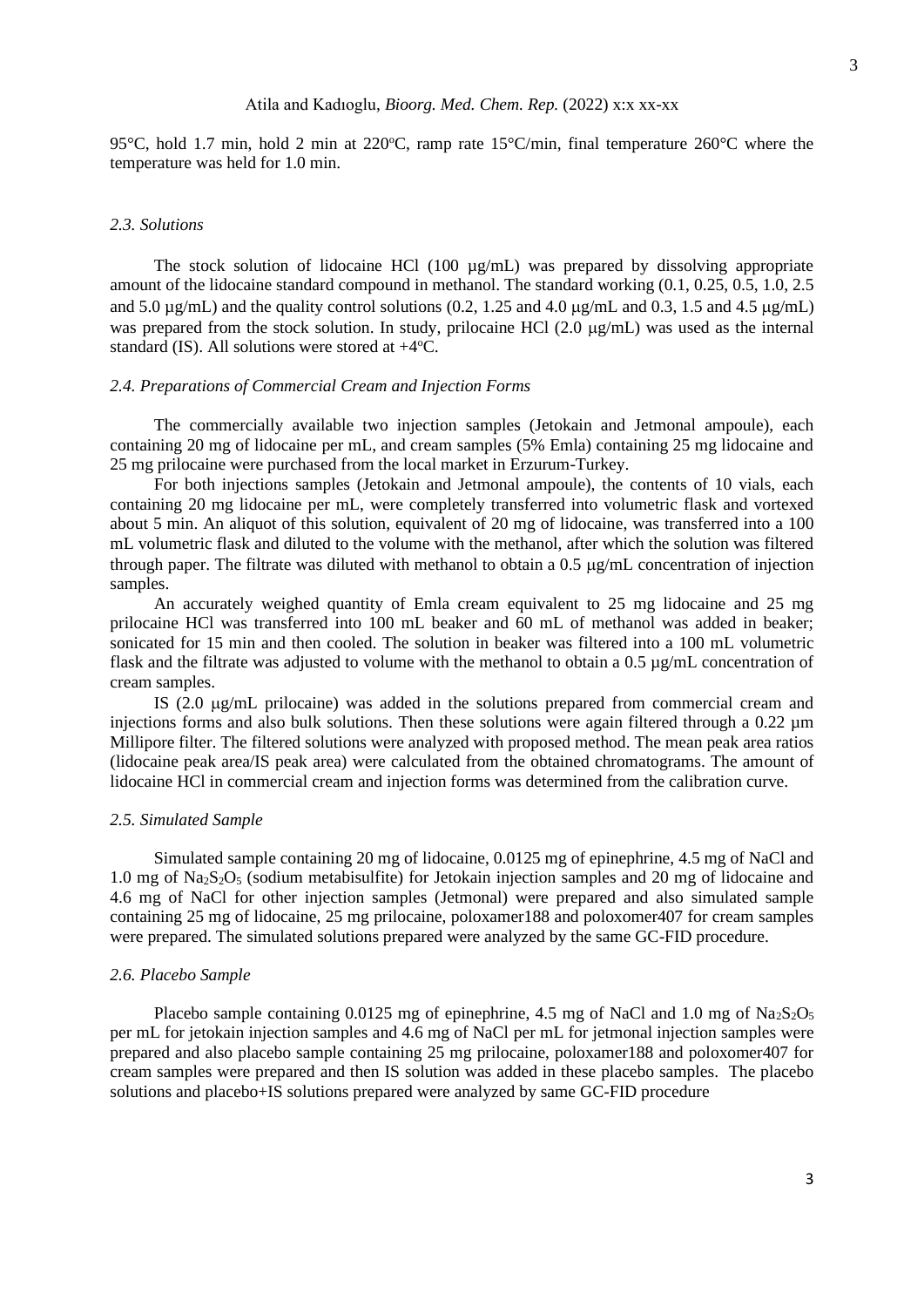## **3. Results**

### *3.1. System Suitability*

System suitability tests were performed before conducting the determination for linearity. The system suitability was assessed by six replicate analyses of the drugs at a concentration of 2.5 μg/mL. The acceptance criterion was  $\pm 2\%$  for RSD % for the peak area and retention times for lidocaine and prilocaine and also, capacity factor (k), resolution factor (Rs), tailing factor (T) and theoretical plates (N) were calculated (Table 1).

| <b>Parameter</b>         |         | Lidocaine HCl IS (prilocaine HCl) |
|--------------------------|---------|-----------------------------------|
| Retention time (min), tr | 8.58    | 8.38                              |
| Capacity factor, k'      | 7.33    | 7.14                              |
| Tailing factor, T        | 1.11    | 1.11                              |
| Theoretical plates, N    | 47114.4 | 43890.3                           |
| Resolution, Rs           | 4.56    | 4.56                              |
| HETP (the height of the  | 0.63    | 0.68                              |
| theoretical plate; mm)   |         |                                   |

 **Table 1.** System performance parameters of lidocaine HCl and IS

## *3.2. Linearity/ Range*

In the linearity study of the method, a serial concentration of lidocaine solution (0.1, 0.25, 0.5, 1.0, 2.5 ve 5.0 µg/mL) was prepared and chromatograms were taken and then the peak areas of lidocaine and IS were determined. The calibration curve was derived by plotting the peak area ratios (lidocaine HCl peak area/IS peak area, y) versus the lidocaine solution concentration (x). The linear regression equation [with standard error of intercept (Sa: 7.52x10-7) and slope (Sb: 2.96x10-2);  $y =$ 1.726x + 0.0004] and the correlation coefficient (0.9995) were detected. The linear range of the method was determined as 0.1 to 5.0 concentration range (Figure 2 and Figure 3).

A series of standard solutions were prepared at concentrations smaller than 0.1 μg/mL, which is the lowest value of the calibration curve. Chromatograms of these solutions were taken and the signal/noise (S/N) ratio of 3 was determined as the limit of detection (LOD) and the concentration of 10 was determined as the limit of determination (LOQ). The LOD value for Lidocaine HCl was found to be 0.03 μg/mL and the LOQ value was 0.11 μg/mL. RSD values were observed to be less than 20% within the acceptance limits.



**Figure 2.** GC-FID Chromatograms of standard solutions of lidocaine and IS.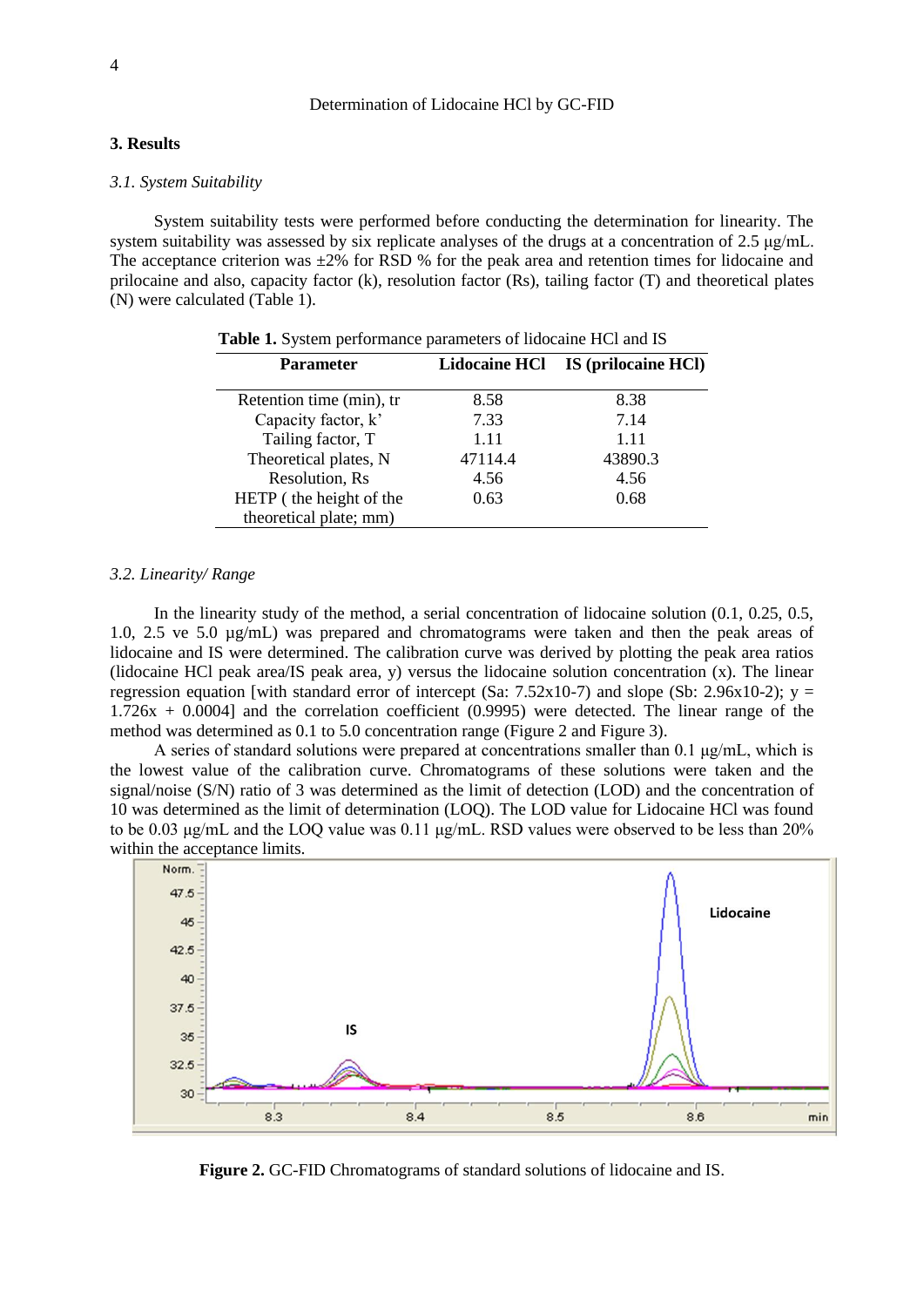

**Figure 3.** Calibration curve of the GC-FID method

#### *3.3. Specificity*

Specificity is the ability of the analyte to detect within the limits determined in the presence of all substances present in the sample medium. In the study to determine the specificity of the method, placebo and Simulated sample solutions were prepared with the substances found in commercial formulations. Chromatograms of these solutions were taken. No interactions were observed in the chromatograms (Figure 5). It has not been determined any interference of these substances at the levels found in dosage forms.

After chromatograms of the standard lidocaine HCl solutions are taken, placebo and simulated solutions with same properties as the compositions of commercial creams and injections were prepared and chromatograms of these solutions were taken. When all chromatograms were compared with each other, it was observed that there were no other substances in retention time of lidocaine HCl. In Figure 5 and Figure 6, it is observed that all the compounds of the injected sample separated at the different retention times and do not interfere between them. There appears to be no interaction between the excipients in the formulations in the placebo and simulated chromatograms.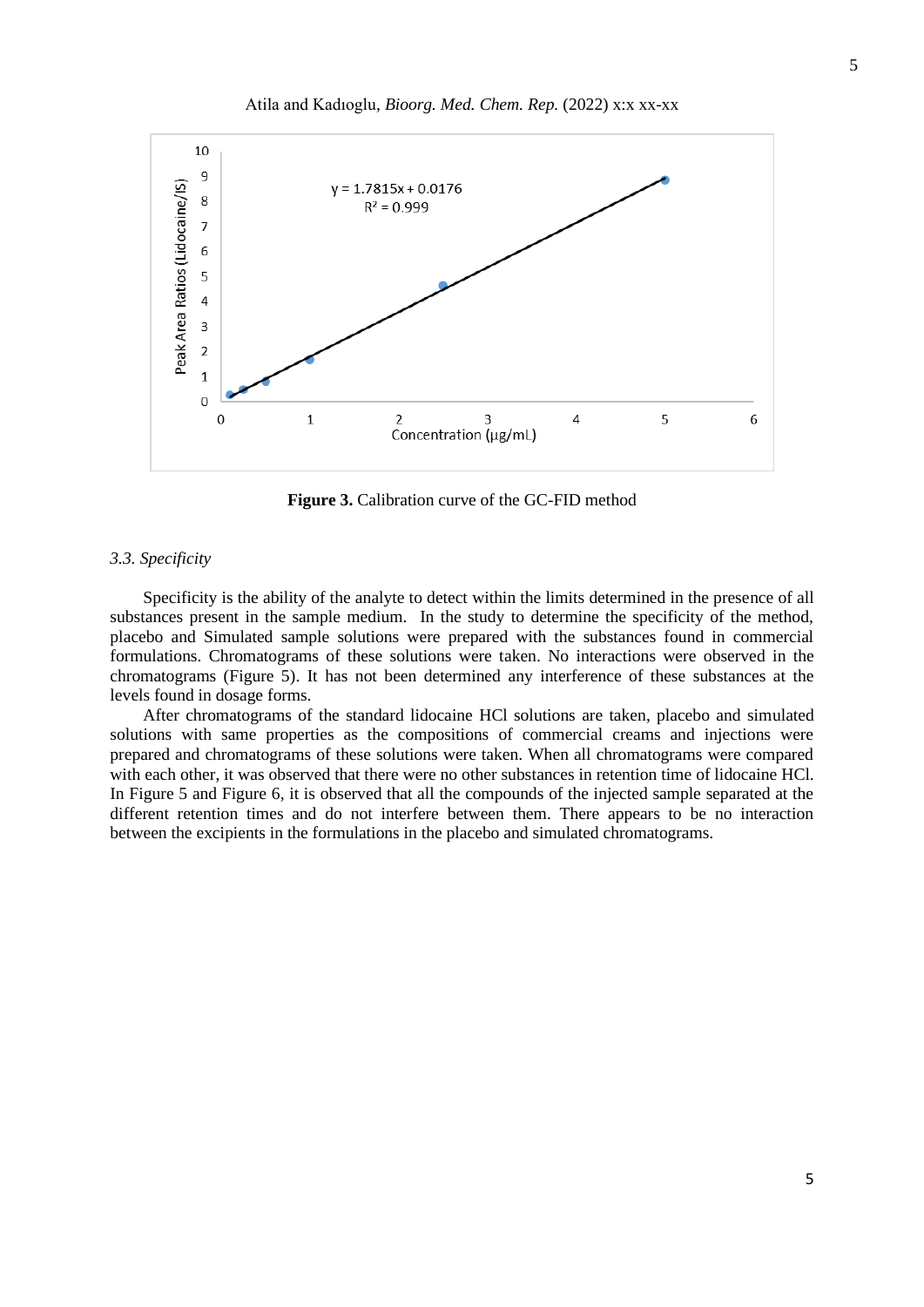

Determination of Lidocaine HCl by GC-FID

**Figure 4.** GC-FID chromatograms of placebo samples of injections and cream



**Figure 5.** GC-FID chromatograms of Jetokain (A) and Jetmonal (B) injection samples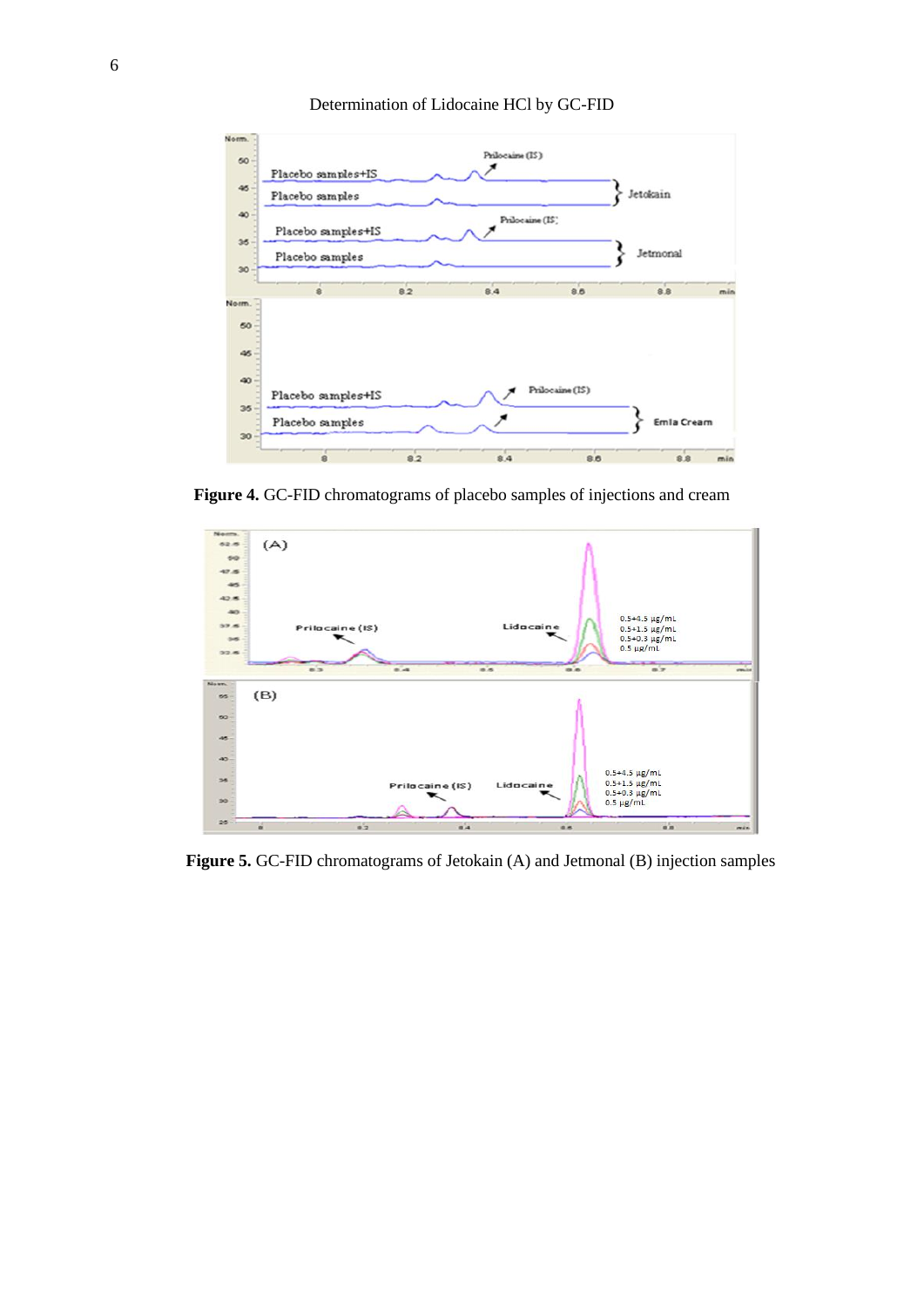

CS:Cream Solution; Lid SS: Lidocaine Standard Solution

#### **Figure 6.** GC-FID chromatograms of cream samples

#### *3.4. Precision and Accuracy*

In determining the within-day and between-day accuracy and precision of the method, quality control solutions at three different concentrations falling within the calibration curve are prepared and analyzed. The within-day studies are analyzed of the same concentrations on the same day, and in the between-day studies are analyzed of the same concentrations on different days (3 days).

In this study, quality control solutions (lidocaine  $+ 2 \mu g/mL$  IS) at three different concentrations  $(0.2, 1.25 \text{ and } 4.0 \text{ µg/mL})$  were prepared, analyzed  $(n=6)$ . The mean, standard deviation, relative standard deviation and relative error values of the obtained data were calculated. The precision of the method was given with the relative standard deviation and the accuracy of the method was given with the relative error.

The RSD values (relative standard deviation) for within-day and between-day in precision studies of proposed method were found as  $\langle 3.0 \rangle$  and  $\langle 1.0 \rangle$ %, respectively (n=6). The RE (relative errors= found-added)/addedx100) for both the within-day and between-day for accuracy were found to be <10 %. In precision and accuracy studies of GC-FID method, it showed acceptable RSD and RE values for both the within-day and between-day were found to be less 10 % on average. These results were given in Table 2.

| <b>Added</b><br>$(\mu g/mL)$ |                              | Within-day                  | <b>Between-day</b> |                          |                             |                        |
|------------------------------|------------------------------|-----------------------------|--------------------|--------------------------|-----------------------------|------------------------|
|                              | Found $\pm SD$ ( $\mu$ g/mL) | <b>Precision</b><br>$RSD\%$ | Accuracy<br>RE%    | Found BD<br>$(\mu g/mL)$ | <b>Precision</b><br>$RSD\%$ | <b>Accuracy</b><br>RE% |
| 0.20                         | $0.22 \pm 0.002$             | 1.0                         | 10.0               | $0.22 \pm 0.002$         | 0.87                        | 10.0                   |
| 1.25                         | $1.26 \pm 0.03$              | 2.7                         | 0.8                | $1.27 \pm 0.01$          | 0.96                        | 2.2                    |
| 4.00                         | $4.25 \pm 0.04$              | 0.9                         | 6.3                | $4.24 \pm 0.04$          | 0.92                        | 6.1                    |

## **Table 2.** Precision and accuracy of method

SD: Standard deviation of six replicate determinations, RSD: Relative standard deviation, RE: Relative error

## *3.5. Analytical Recovery*

Recovery studies of the method in commercial formulations (injections and cream) were performed by standard addition method. The solutions of the commercial cream and injection forms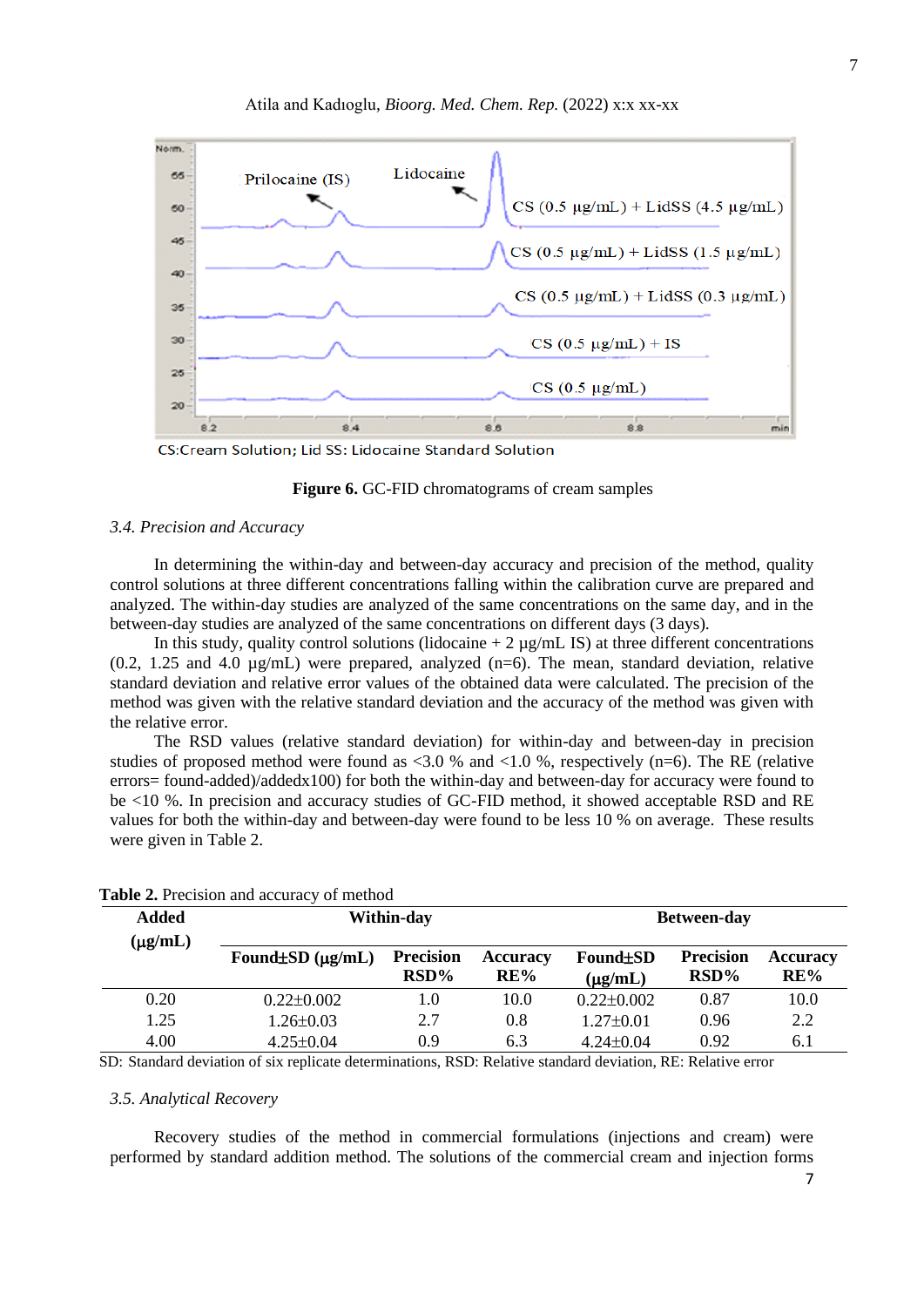#### Determination of Lidocaine HCl by GC-FID

were prepared according to the procedure described at Section "Preparations of Commercial Cream and Injection Forms". The solutions of lidocaine HCl (0.3, 1.5 and 4.5 µg/mL) and of IS (2.0 µg/mL) were spiked into solutions with a concentrations of 0.5  $\mu$ g/mL of injections and cream. The solutions were analyzed with proposed method. Analytical recovery values were calculated using the formula [(peak area of total solution-peak area of added standard solution)/peak area of solution of commercial cream or injection forms) x100]. The analytical recoveries values were found ranged from 97 to 102% for commercial dosage forms (Table 3). The RSD values of recovery studies were obtained ranged from 1.5 to 2.5%. No interference from the common excipients was detected in this study.

| <b>Commercial Dosage Forms</b> | <b>Added</b> | Recovery $%$ $\pm SD$ | <b>RSD</b>    |
|--------------------------------|--------------|-----------------------|---------------|
| $(0.5 \mu g/mL)$               | $(\mu g/mL)$ |                       | $\frac{0}{0}$ |
|                                | 0.3          | $97.1 \pm 2.4$        | 2.5           |
| Jetokain ampoule               | 1.5          | $101.2 \pm 2.1$       | 2.1           |
|                                | 4.5          | 99.3±1.9              | 1.9           |
|                                | 0.3          | $99.7 \pm 2.4$        | 2.4           |
| Jetmonal ampoule               | 1.5          | $98.4 \pm 1.9$        | 1.9           |
|                                | 4.5          | $98.9 \pm 2.1$        | 2.1           |
|                                | 0.3          | $98.7 \pm 1.9$        | 1.9           |
| Emla Cream                     | 1.5          | 99.9±2.5              | 2.5           |
|                                | 4.5          | $102.0 \pm 1.5$       | 1.5           |

 **Table 3.** Analytical recovery values of lidocaine HCl in cream and injection forms

#### *3.6. Stability*

In order to determine the duration without decomposition of the solutions (standard, stock and formulation), the analyzes were made by keeping the solutions in the refrigerator (+4) and room temperature for certain periods. The recovery values were determined by comparing the obtained data with the data determined before the storage of these solutions. Recovery values were used to evaluate stability.

% Recovery Value of Analyte = (peak area of analyte in solution on hold /peak area of analyte in freshly prepared solution)  $\times$  100

It was observed that all three solutions were stable without significant change in their concentrations (recovery =  $100 \pm 1\%$ ) when kept for one day at room temperature and six days in the refrigerator. Average values of percent recovery values obtained for all three solutions are given in Table 4.

| <b>Table 4.</b> Stability of huocaine HCT in solutions (stock, standard and formulation) |             |             |                     |        |               |        |  |
|------------------------------------------------------------------------------------------|-------------|-------------|---------------------|--------|---------------|--------|--|
| <b>Concentrations</b>                                                                    | <b>Room</b> |             | <b>Refrigerated</b> |        |               |        |  |
| $(\mu g/mL)$                                                                             |             | temperature |                     |        |               |        |  |
|                                                                                          | 1 Day       | 2 Days      | 1 Day               | 5 Days | <b>6 Days</b> | 7 Days |  |
| 0.30                                                                                     | 98.8        | 75.7        | 99.4                | 99.6   | 98.9          | 85.9   |  |
| 1.50                                                                                     | 99.5        | 74.5        | 100.7               | 98.4   | 97.9          | 85.5   |  |
| 4.50                                                                                     | 99.3        | 77.9        | 100.1               | 99.3   | 97.6          | 86.3   |  |

|  |  | <b>Table 4.</b> Stability of lidocaine HCl in solutions (stock, standard and formulation) |  |  |  |
|--|--|-------------------------------------------------------------------------------------------|--|--|--|
|  |  |                                                                                           |  |  |  |

# *3.7. Application of the Method for Analysis of Commercial Cream and Injection Forms*

The determination of lidocaine HCl in two brands of injections (Jetokain and Jetmonal : containing 20 mg lidocaine per mL) and cream (5% Emla : containing 20 mg lidocaine and 20 mg prilocaine) which are available in the local market were made with proposed method. Evaluation was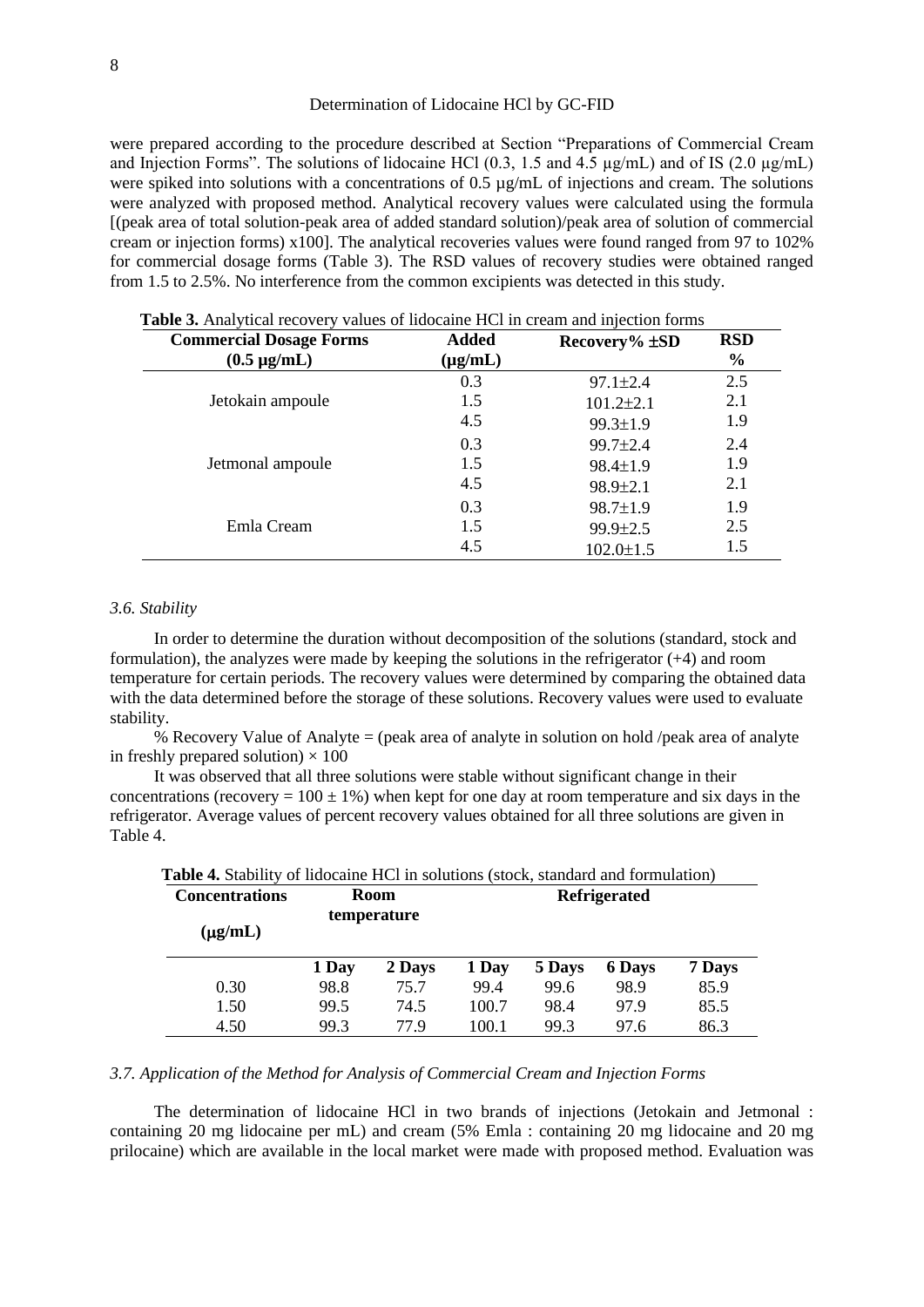#### Atila and Kadıoglu, *Bioorg. Med. Chem. Rep.* (2022) x:x xx-xx

performed using the calibration curve method since no significance difference between the slopes of the calibration curves for standards and commercial formulation solutions was observed.

The solutions of cream and injections were prepared according to section **"***Preparations of Commercially Cream and Injection Forms"* and then analyzed using GC-FID method (Figure 5 and 6) according to the general procedures using the pre constructed calibration curve. In the analysis performed with six repetitions, the recovery value and RSD value determined for all three formulations was determined as 99.5% and 2.09% on average, respectively.

#### **4. Discussion**

Today, HPLC and GC methods are important and widely used as analytical techniques of quantitative and qualitative analysis. GC method from these methods can be considered to be a very appropriate method for analysis of lidocaine from local anaesthetic substances that this is very volatile substances. Therefore we were selected GC method with a flame ionization detector (FID) for analysis of lidocaine HCl in commercially cream and injection forms.

In this study, a highly selective and simple GC-FID method without any derivatization is reported for the analysis of lidocaine HCl in commercial cream and injection forms. Local anaesthetics are widely used for various local or regional treatments. In these cases, forensic intervention may be necessary. In forensic examinations, fast and simple analytical methods are needed . The first aim of such studies is to introduce the methods developed for the analysis of an analyte in different environments into routine use in quality control laboratories. Before the methods can be used routinely, a comprehensive examination is required. Lidocaine HCl is one of local anaesthetic substances. In such cases, analysis of lidocaine HCl in quality control laboratories is important.

Also the developed and validated method was statistically compared to two reference methods in the literature. In the reference method, two spectrophotometric methods had been developed for determination of lignocaine in pure raw material and in formulated dosage form by Rizk et al. 1997. One of these methods (method I) is based on the extraction of the ion-associate formed with reineckate salt by nitrobenzene or chloroform/acetone and other method (method II) is oxidation of lignocaine by Ce(IV). The concentration ranges of method I and II had found as  $0.5$ - $2.5 \mu$ g/mL and 1.1-3.4  $\mu$ g/mL, respectively. The proposed method was linear over the concentration range  $0.1-5.0 \mu g/mL$ . In this respect, it has a wide concentration range of our method. The average recovery value ranged from 97.1 to 102.0% and the RSD values obtained within- and between-day assay of quality control samples ranged from 0.87 to 2.7% for the proposed method, which indicated high accuracy and precision. In the both reference method, the average recovery value had found between 99.28 and 101.87% and also the RSD values ranged from 0.22 to 1.1%.

In conclusion, this analytical method for the determination of lidocaine HCl in cream and injection forms was validated according to  $\text{ICH}^{22}$ . The validation parameters studied are sensitivity, stability, specificity, linearity, accuracy and precision. The developed GC-FID method has high recovery, excellent reproducibility and high selectivity. The values obtained from the developed method were compared with the two methods available in the literature. The linearity range of the current method is quite wide compared to other methods. Paired t test was also used to compare the values obtained from cream and two injections forms. According to the data obtained from the pair t test, no significant difference was observed between the formulations. For these reasons we can suggest that this method will be useful for studies concerning the routine quality control analysis of lidocaine HCl in pharmaceutical industry.

#### **Acknowledgements**

The authors are grateful to Atatürk University for financial support of this study.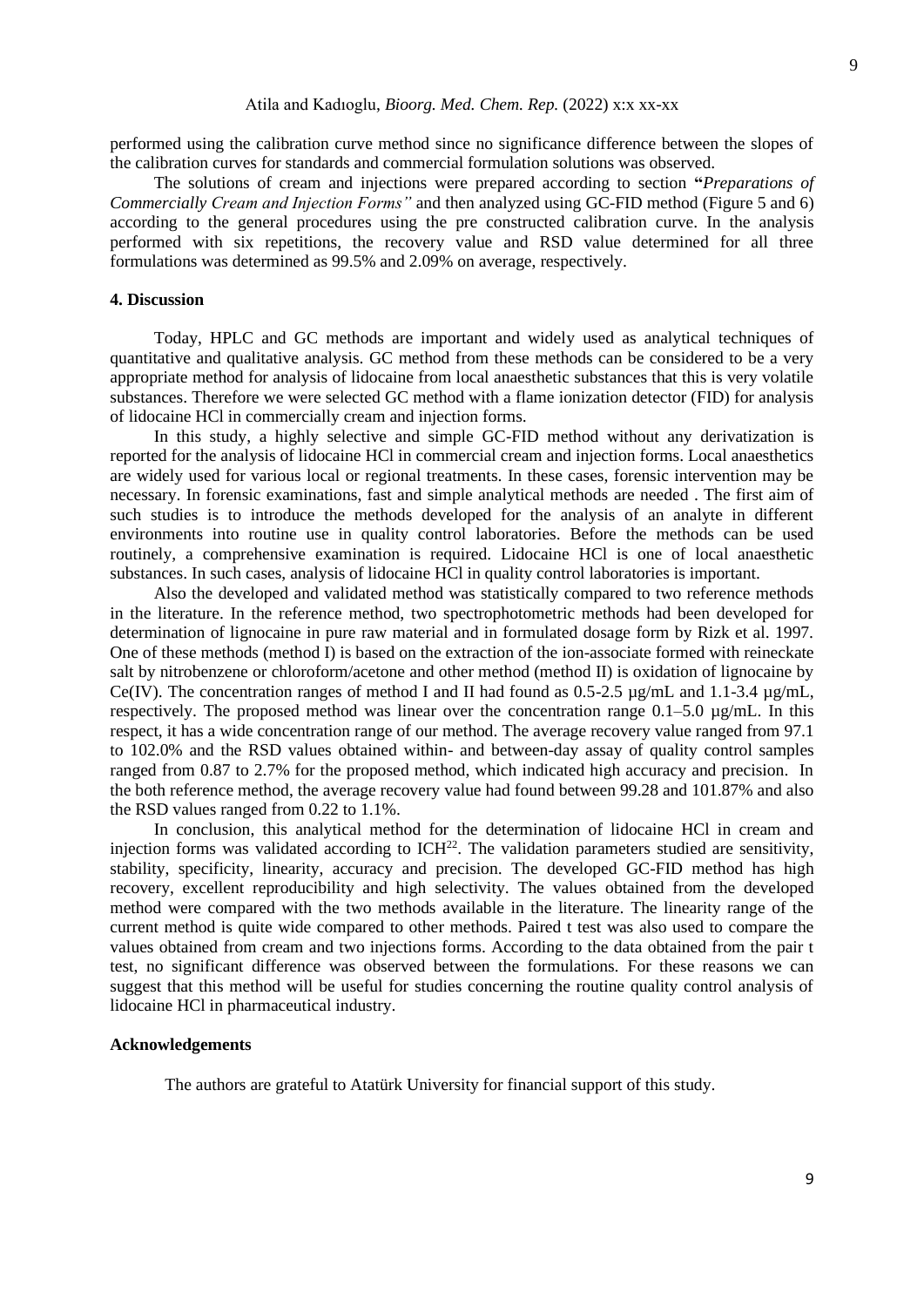# **ORCID**

Alptuğ Atila: [0000-0001-7027-809X](https://orcid.org/0000-0001-7027-809X) Yücel Kadıoğlu: [0000-0001-6590-7306](https://orcid.org/0000-0001-6590-7306)

## **References**

- [1] Li, Y.M.; Wingrove D.E.; Too, H.P.; Marnerakis, M.; Stimson, R.E.; Strichartz, G.R.; Maggio. J.E. Anesthetics Inhibit substance P binding and evoked increases in intracellular calcium sup 2+. *Anesthesiology* **1995**, *82*, 166-173.
- [2] Cawson, R.A.; Curson, D.R. The hazards of dental local anesthetics in children. *Br. Dent. J*. **1983,** *154*, 253-256.
- [3] Rishiraj, B.; Epstein, J.B.; Fine, D.; Nabi, S.; Wade, N.K. Permanent vision loss in one eye following administration of local anesthesia for a dental extraction. *Int. J. Oral. Maxillofac Surg*. **2005,** *34*, 220-223.
- [4] Robieux, I.; Eliopoulos, C.; Hwang, P.; Greenberg, M.; Blanchette, V.; Olivieri, N.; Klein, N.; Koren, G. Pain perception and effectiveness of the eutectic mixture of local anesthetics in childiren undergoing venipuncture. *Pediatr. Res.* **1992**, *32*, 520–523.
- [5] Zivanovic, Lj.; Zivanov-Stakic, D.; Radulovic, D. Determination of lidocaine in pharmaceutical preparations using thin-layer chromatographic. *J. Pharm. Biomed. Anal*. **1988,** *6*, 809-812.
- [6] Ivanov, V.; Adamova, E.; Figurovskaya, V. Sorption-spectrophotometry and chromaticity determination of some organic bases used in local anesthesia using Alizarin Red C. *J. Anal. Chem*. **2012**, *67*, 429–436.
- [7] Abdukirem, K.; Turghun, M.; Mamtimin, M. Spectrophotometric determination of lidocaine in injections by charge-transfer reaction. *Fenxi Shiyanshi*. **2011**, *30*, 19–22.
- [8] Donmez, O.; Bozdogan, A.; Kunt, G.; Div, Y. Spectrophotometric multicomponent analysis of a mixture of chlorhexidine hydrochloride and lidocaine hydrochloride in pharmaceutical formulation using derivative spectrophotometry and partial least-squares multivariate calibration. *J. Anal. Chem*. **2010**, *65*, 30–35.
- [9] Omer, L.S.; Ali, R.J. Extraction-Sspectrophotometric determination of lidocaine hydrochloride in pharmaceuticals. *Int. J. Chem.* **2017**, *9*, 49-61.
- [10] Giahi, M.; Pournaghdy, M.; Rakhshaee, R. A new lidocaine-selective membrane electrode based on its sulfathiazole ion-pair. *J. Anal. Chem*. **2009**, *64*, 195–200.
- [11] Oliveira, R.; Salazar B.G.; Ferreira, V.; Oliveira, S.; Avaca, L. Electroanalytical determination of lidocaine in pharmaceutical preparations using boron-doped diamond electrodes. Electroanalysis. **2007**, *19*, 1189–1194.
- [12] Norouzi, P.; Ganjali, M.; Daneshgar, P.; Dinarvand, R.; Moosavi, M.A.; Saboury, A. Development of fast fourier transform continuous cyclic voltammetry at Au microelectrode in flowing solutions as a novel method for sub-nanomolar monitoring of lidocaine in injection and biological fluids. *Anal. Chim Acta*. **2007**, *590*, 74–80.
- [13] Fijałek, Z.; Baczynski, E.; Piwonska, A.; Warowna-Grzeskiewicz, M. Determination of local anaesthetics and their impurities in pharmaceutical preparations using HPLC method with amperometric detection. *J. Pharm. Biomed. Anal*. **2005**, *37*, 913-918.
- [14] Jancic-Stojanovic, B.; Malenovic, A.; Markovic, S.; Ivanovic, D.; Medenica, M. Optimization and validation of an RP-HPLC method for analysis of hydrocortisone acetate and lidocaine in suppositories. *J. AOAC. Int*. **2010***, 93*, 102-107.
- [15] Belal, T.; Haggag, R. Gradient HPLC-DAD stability indicating determination of miconazole nitrate and lidocaine hydrochloride in their combined oral gel dosage form. *J. Chromatogr. Sci*. **2012**, *50*, 401–409.
- [16] Shaalan, R.; Belal, T. HPLC-DAD stability indicating determination of nitrofurazone and lidocaine hydrochloride in their combined topical dosage form. *J. Chromatogr. Sci.* **2010**, *48*, 647–653.
- [17] Lombardo, A.M.; Cruses, B.C.; Garcia, C.A. Capillary zone electrophoresis with diode-array detection for analysis of local anesthetics and opium alkaloids in urine samples. *J. Chromatogr. B: Biomed. Appl.* **2009**, *877*, 833–836.